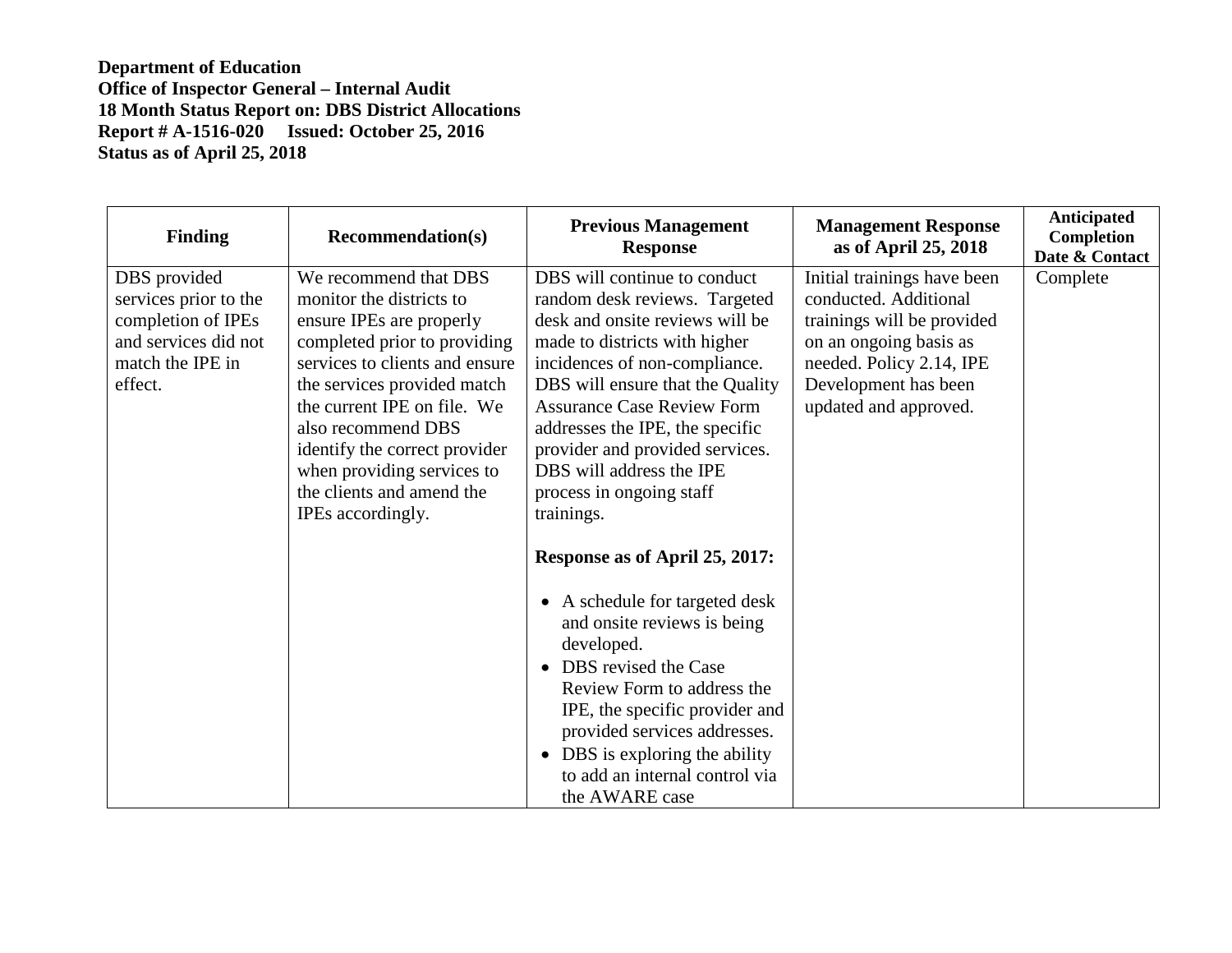| <b>Finding</b> | <b>Recommendation(s)</b> | <b>Previous Management</b><br><b>Response</b>                                                                                                                                                                                                                                            | <b>Management Response</b><br>as of April 25, 2018 | Anticipated<br>Completion<br>Date & Contact |
|----------------|--------------------------|------------------------------------------------------------------------------------------------------------------------------------------------------------------------------------------------------------------------------------------------------------------------------------------|----------------------------------------------------|---------------------------------------------|
|                |                          | management system to<br>restrict the ability to generate<br>authorizations on expired<br>plans, etc.<br>DBS will address the IPE<br>$\bullet$<br>process in ongoing staff<br>trainings. Staff is informed<br>via emails, intranet updates,<br>webinars and/or phone<br>conference calls. |                                                    |                                             |
|                |                          | <b>Anticipated completion</b><br>10/31/2017:<br><b>Robert Doyle</b>                                                                                                                                                                                                                      |                                                    |                                             |
|                |                          | Response as of October 25,<br>2017:                                                                                                                                                                                                                                                      |                                                    |                                             |
|                |                          | Implementation of the revised<br>QA Case Review Form #253<br>occurred July 1, 2017.<br>• DBS supervisors and district<br>administrators continue to<br>conduct random desk<br>reviews, and the program                                                                                   |                                                    |                                             |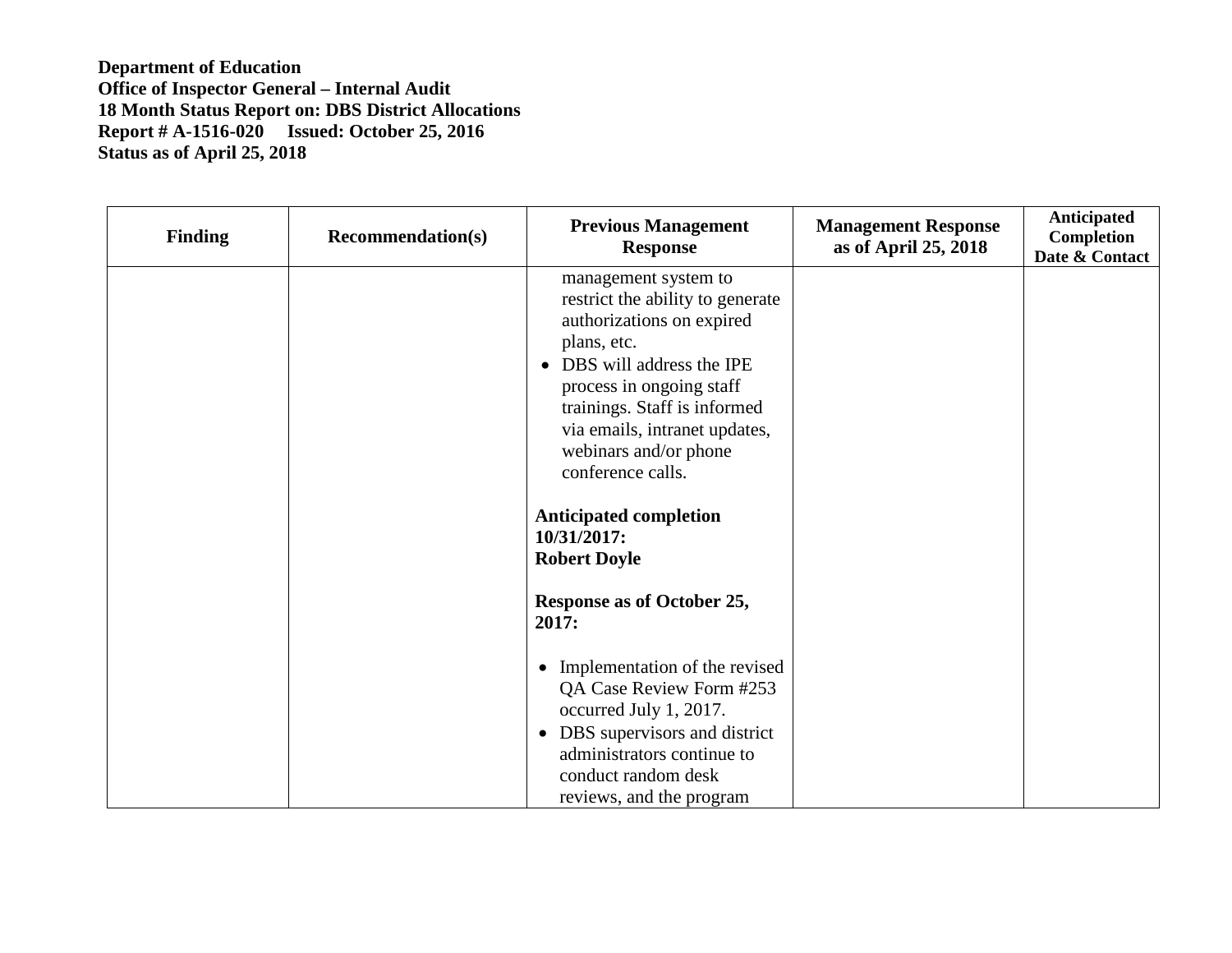| <b>Finding</b>                                                     | <b>Recommendation(s)</b>                                                                                                            | <b>Previous Management</b><br><b>Response</b>                                                                                                                                                                                                                                                                                                                                                                                                                              | <b>Management Response</b><br>as of April 25, 2018                                                                                             | <b>Anticipated</b><br><b>Completion</b><br>Date & Contact |
|--------------------------------------------------------------------|-------------------------------------------------------------------------------------------------------------------------------------|----------------------------------------------------------------------------------------------------------------------------------------------------------------------------------------------------------------------------------------------------------------------------------------------------------------------------------------------------------------------------------------------------------------------------------------------------------------------------|------------------------------------------------------------------------------------------------------------------------------------------------|-----------------------------------------------------------|
|                                                                    |                                                                                                                                     | administrator collects and<br>analyzes the data. Counselors<br>are provided with feedback<br>and may receive individual<br>training as needed.<br>The IPE process was<br>$\bullet$<br>addressed via email and<br>during the Annual VR<br>training held October 9-13,<br>2017.<br>Affected policies and the VR<br>program manual have been<br>revised and are awaiting final<br>review and approval.<br><b>Anticipated completion</b><br>11/30/2017:<br><b>Robert Doyle</b> |                                                                                                                                                |                                                           |
| Invoices and<br>authorizations were<br>not appropriately<br>signed | We recommend DBS ensure<br>all invoices and<br>authorizations are properly<br>signed in accordance with<br>the VR and CP manual. We | DBS will continue to conduct<br>random desk reviews. Targeted<br>desk and onsite reviews will be<br>made to districts with higher<br>incidences of non-compliance.                                                                                                                                                                                                                                                                                                         | DBS identified the need for<br>a full-time position to<br>address quality assurance<br>and quality control during a<br>reorganization process. | Complete                                                  |
|                                                                    | also recommend DBS ensure                                                                                                           | DBS will ensure that the Quality                                                                                                                                                                                                                                                                                                                                                                                                                                           | Case reviews revealed                                                                                                                          |                                                           |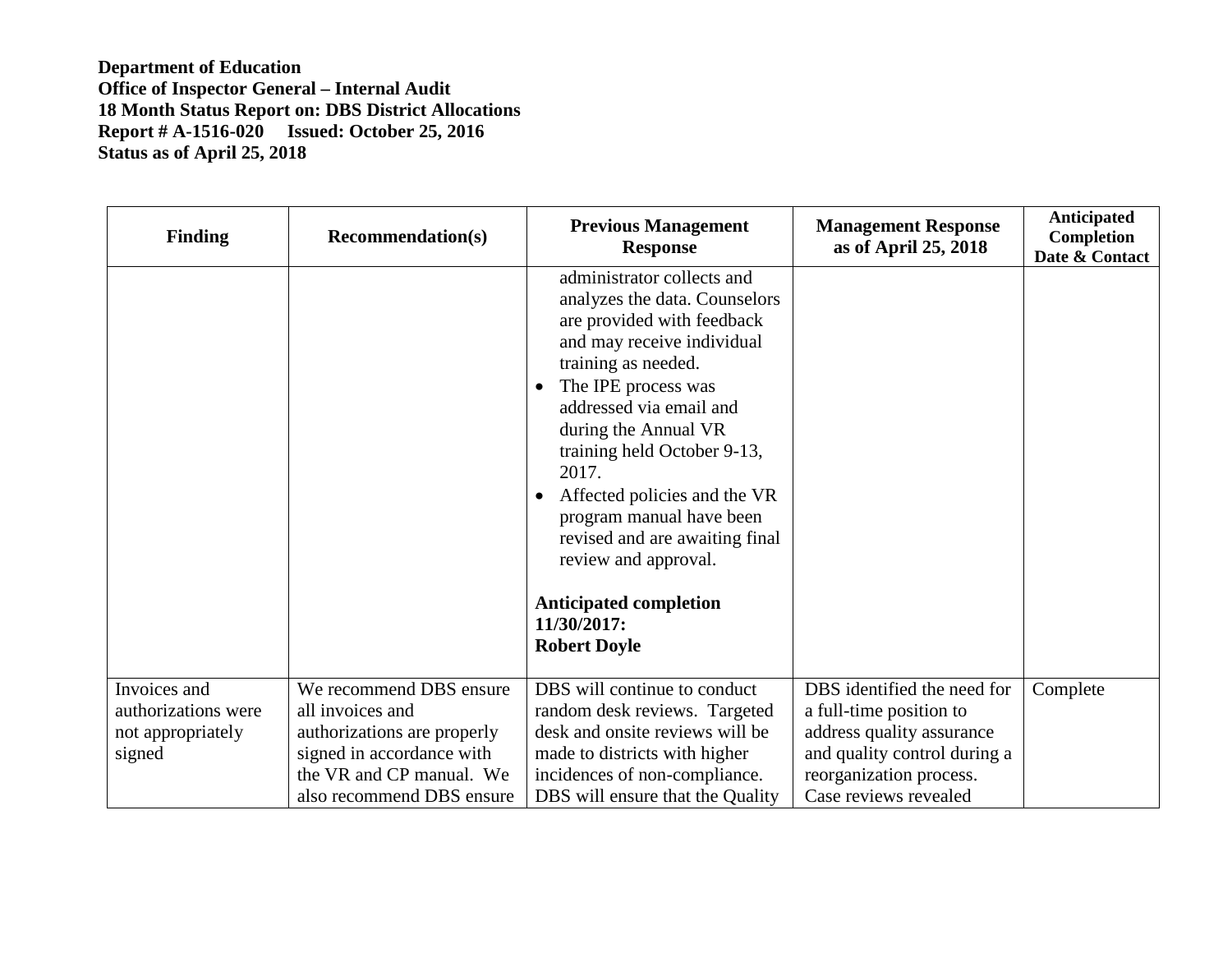| <b>Finding</b> | <b>Recommendation(s)</b>                                                | <b>Previous Management</b><br><b>Response</b>                                                                                                                                                                                                               | <b>Management Response</b><br>as of April 25, 2018                                                                                        | <b>Anticipated</b><br>Completion<br>Date & Contact |
|----------------|-------------------------------------------------------------------------|-------------------------------------------------------------------------------------------------------------------------------------------------------------------------------------------------------------------------------------------------------------|-------------------------------------------------------------------------------------------------------------------------------------------|----------------------------------------------------|
|                | all districts are trained and<br>aware of the approval<br>requirements. | <b>Assurance Case Review Form</b><br>addresses the invoice and<br>authorization approval process<br>(required signature in designated                                                                                                                       | several districts in need of<br>an onsite review and<br>technical assistance. Of<br>these, the QA/QC staff will                           |                                                    |
|                |                                                                         | area on the invoice and<br>authorization). DBS will address<br>the invoice and authorization<br>process in ongoing staff training.                                                                                                                          | visit three districts in round<br>one (Districts 2, 9, and 10).<br>Round two of onsite<br>reviews will include<br>Districts 3, 6, and 11. |                                                    |
|                |                                                                         | Response as of April 25, 2017:<br>A schedule for targeted desk<br>$\bullet$<br>and onsite reviews is being<br>developed.<br>DBS revised the Case<br>$\bullet$<br>Review Form to address the<br>invoice and approval process.                                | Round three will include<br>Districts 1, 5, 7, and 12.                                                                                    |                                                    |
|                |                                                                         | DBS will revise the VR and<br>$\bullet$<br>CP manuals to include an<br>internal control for<br>delegations of authority in<br>order to ensure services are<br>provided timely.<br>DBS will address the invoice<br>$\bullet$<br>and authorization process in |                                                                                                                                           |                                                    |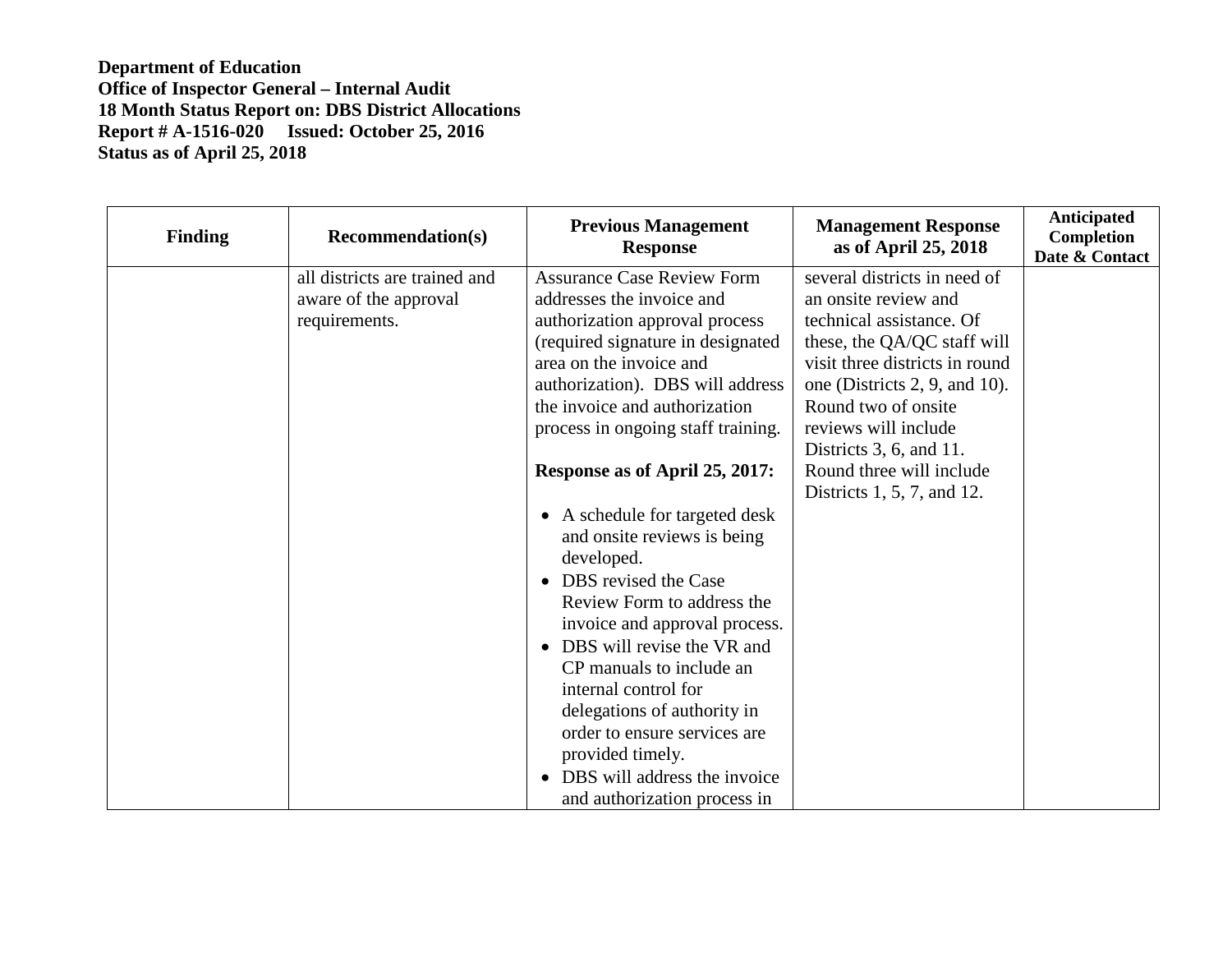| <b>Finding</b> | <b>Recommendation(s)</b> | <b>Previous Management</b><br><b>Response</b>                                                                                   | <b>Management Response</b><br>as of April 25, 2018 | Anticipated<br>Completion<br>Date & Contact |
|----------------|--------------------------|---------------------------------------------------------------------------------------------------------------------------------|----------------------------------------------------|---------------------------------------------|
|                |                          | ongoing staff trainings. Staff<br>is informed via emails,<br>intranet updates, webinars<br>and/or phone conference<br>calls.    |                                                    |                                             |
|                |                          | Response as of October 25,<br>2017:                                                                                             |                                                    |                                             |
|                |                          | • Implementation of the revised<br>QA Case Review Form #253<br>occurred July 1, 2017.<br>The Program Administrator<br>$\bullet$ |                                                    |                                             |
|                |                          | collects and analyzes data on<br>a quarterly basis.                                                                             |                                                    |                                             |
|                |                          | • Data collected is used to<br>prioritize onsite training and<br>monitoring.                                                    |                                                    |                                             |
|                |                          | • Affected policies, the VR<br>program manual and the<br>Children's program manual                                              |                                                    |                                             |
|                |                          | have been revised and are<br>awaiting final approval.                                                                           |                                                    |                                             |
|                |                          | • The invoice process was<br>addressed during the Annual                                                                        |                                                    |                                             |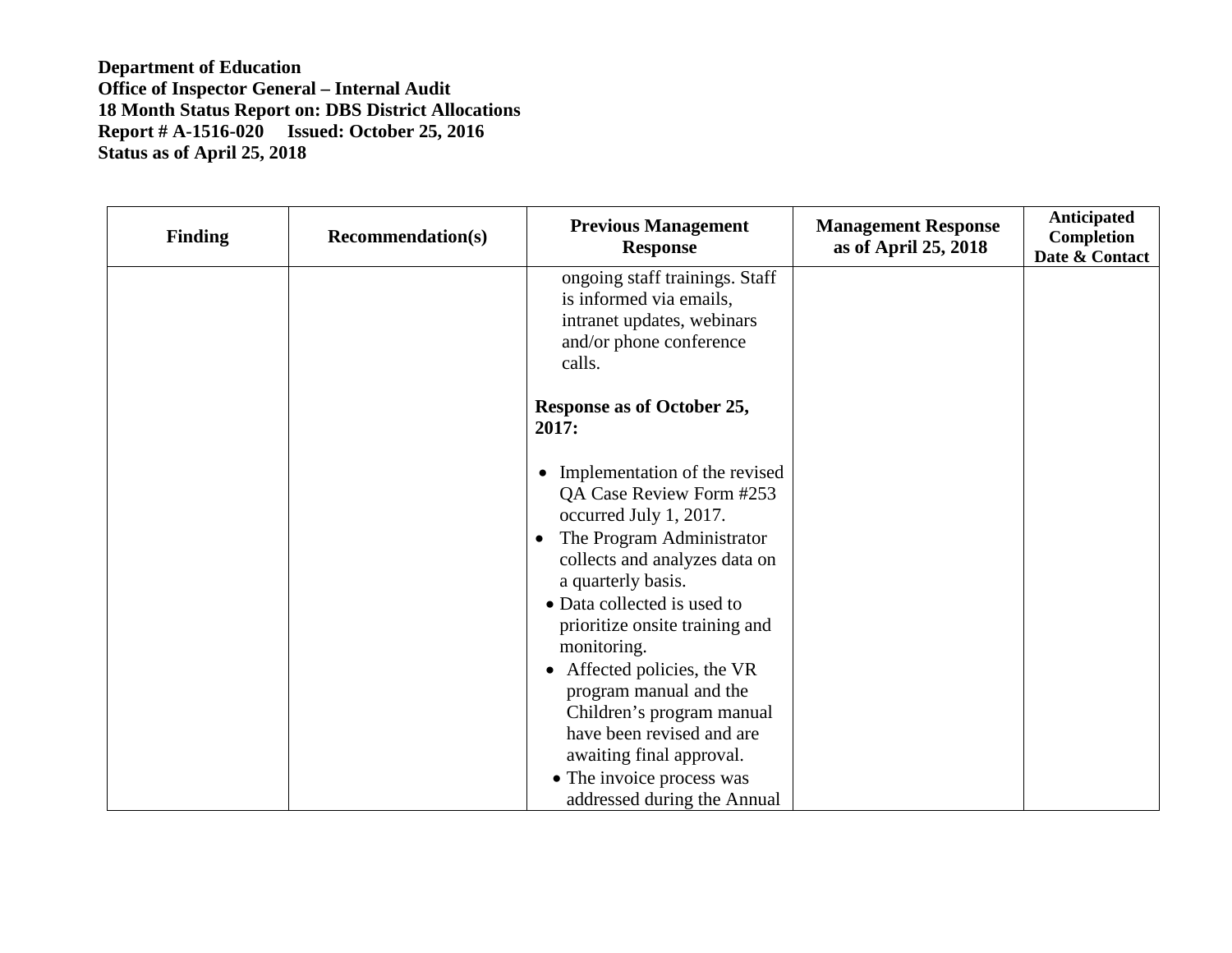| <b>Finding</b>                                                                                     | <b>Recommendation(s)</b>                                                                                                                                                                                                                         | <b>Previous Management</b><br><b>Response</b>                                                                                                                                                                                                                                                                                                                                                                                                                                                                                               | <b>Management Response</b><br>as of April 25, 2018                                                                                                                                                                                                                                                                                                                                                                                             | <b>Anticipated</b><br>Completion<br>Date & Contact |
|----------------------------------------------------------------------------------------------------|--------------------------------------------------------------------------------------------------------------------------------------------------------------------------------------------------------------------------------------------------|---------------------------------------------------------------------------------------------------------------------------------------------------------------------------------------------------------------------------------------------------------------------------------------------------------------------------------------------------------------------------------------------------------------------------------------------------------------------------------------------------------------------------------------------|------------------------------------------------------------------------------------------------------------------------------------------------------------------------------------------------------------------------------------------------------------------------------------------------------------------------------------------------------------------------------------------------------------------------------------------------|----------------------------------------------------|
|                                                                                                    |                                                                                                                                                                                                                                                  | VR training held October 9-<br>13, 2017.                                                                                                                                                                                                                                                                                                                                                                                                                                                                                                    |                                                                                                                                                                                                                                                                                                                                                                                                                                                |                                                    |
|                                                                                                    |                                                                                                                                                                                                                                                  | <b>Anticipated completion</b><br>11/30/2017:<br><b>Robert Doyle</b>                                                                                                                                                                                                                                                                                                                                                                                                                                                                         |                                                                                                                                                                                                                                                                                                                                                                                                                                                |                                                    |
| Maintenance requests<br>did not include the<br>required needs<br>assessments and<br>request forms. | We recommend DBS ensure<br>all required maintenance<br>forms and needs assessments<br>are completed in accordance<br>with the CFR and VR<br>manual. We also<br>recommend DBS reiterate<br>the needs assessment<br>requirements to the districts. | DBS will continue to conduct<br>random desk reviews. Targeted<br>desk and onsite reviews will be<br>made to districts with higher<br>incidences of non-compliance.<br>DBS will revise the Case Review<br>Form to reflect monitoring as it<br>applies to maintenance requests.<br>DBS will ensure that the needs<br>assessments are applied to the<br>appropriate maintenance<br>services. In addition, DBS<br>Client Services will work to<br>clarify related policies and<br>procedures. DBS will address<br>the maintenance request/needs | DBS uses the Maintenance<br><b>Authorization Procedure</b><br>Checklist (Form #264) to<br>ensure maintenance<br>requests include needs<br>assessments and request<br>forms. Case Reviews are<br>conducted to ensure needs<br>assessments are applied to<br>the maintenance services<br>and documentation is<br>scanned in AWARE. Staff<br>received training on this<br>process during the Annual<br>VR Training held on<br>October 9-13, 2017. | Complete                                           |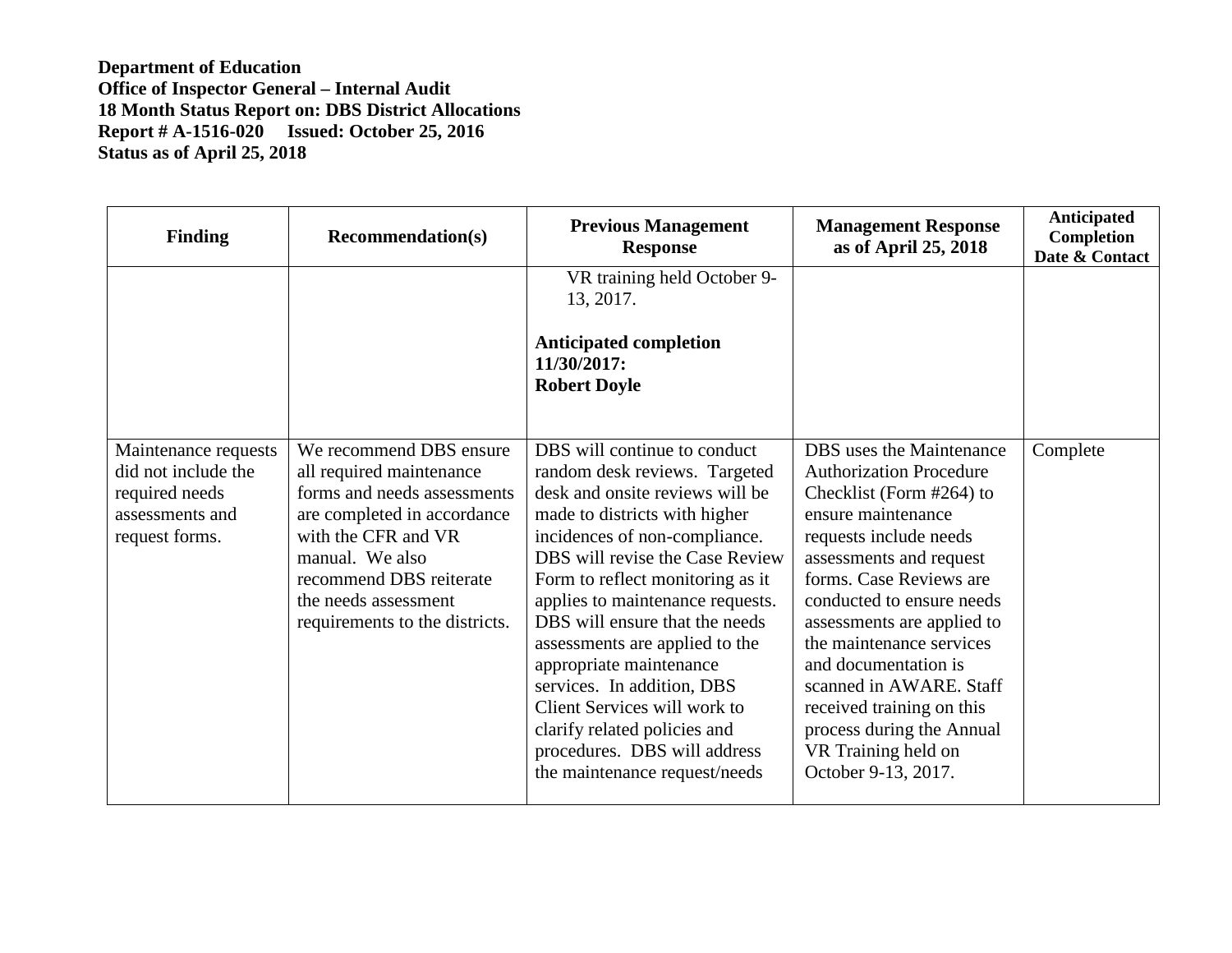| <b>Finding</b> | <b>Recommendation(s)</b> | <b>Previous Management</b><br><b>Response</b>                                                                                                                                                                                                                                                                                                                                                                                                                                                                                            | <b>Management Response</b><br>as of April 25, 2018                                                                        | Anticipated<br><b>Completion</b><br>Date & Contact |
|----------------|--------------------------|------------------------------------------------------------------------------------------------------------------------------------------------------------------------------------------------------------------------------------------------------------------------------------------------------------------------------------------------------------------------------------------------------------------------------------------------------------------------------------------------------------------------------------------|---------------------------------------------------------------------------------------------------------------------------|----------------------------------------------------|
|                |                          | assessment process in ongoing<br>staff training.                                                                                                                                                                                                                                                                                                                                                                                                                                                                                         | <b>Note:</b> Copies of the agenda<br>and training materials were<br>provided to the OIG with<br>DBS' October 2017 update. |                                                    |
|                |                          | Response as of April 25, 2017:                                                                                                                                                                                                                                                                                                                                                                                                                                                                                                           |                                                                                                                           |                                                    |
|                |                          | • A schedule for targeted desk<br>and onsite reviews is being<br>developed.<br>• DBS revised the Case<br>Review Form to reflect<br>monitoring as it applies to<br>maintenance requests.<br>DBS will ensure that the<br>$\bullet$<br>needs assessments are<br>applied to the appropriate<br>maintenance services, and<br>documentation is scanned<br>into AWARE. In addition,<br><b>DBS</b> Client Services will<br>work to clarify related<br>policies and procedures.<br>DBS will address the<br>$\bullet$<br>maintenance request/needs |                                                                                                                           |                                                    |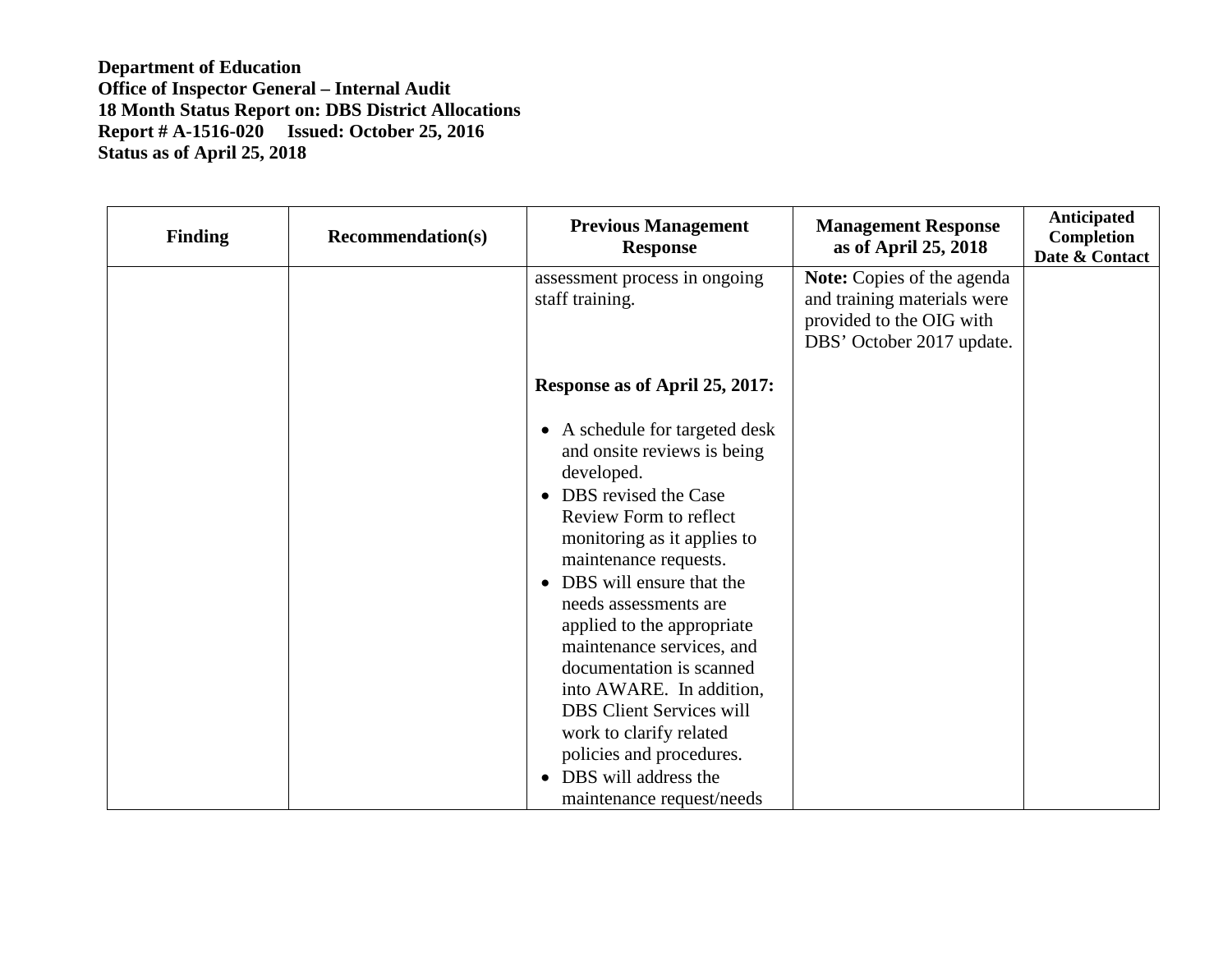| <b>Finding</b> | <b>Recommendation(s)</b> | <b>Previous Management</b><br><b>Response</b>                                                                                                                                                                                                                                                                                                       | <b>Management Response</b><br>as of April 25, 2018 | Anticipated<br>Completion<br>Date & Contact |
|----------------|--------------------------|-----------------------------------------------------------------------------------------------------------------------------------------------------------------------------------------------------------------------------------------------------------------------------------------------------------------------------------------------------|----------------------------------------------------|---------------------------------------------|
|                |                          | assessment process in<br>ongoing staff trainings. Staff<br>is informed via emails,<br>intranet updates, webinars<br>and/or phone conference<br>calls.<br><b>Anticipated completion</b><br>11/30/2017:<br><b>Robert Doyle</b>                                                                                                                        |                                                    |                                             |
|                |                          | Response as of October 25,<br>2017:                                                                                                                                                                                                                                                                                                                 |                                                    |                                             |
|                |                          | The #264 Maintenance<br><b>Authorization Procedure</b><br>Checklist and review process,<br>which includes a section on<br>maintenance requests, was<br>created and was implemented<br>July 1, 2017.<br>Data collected from case<br>$\bullet$<br>reviews and authorization<br>reviews will be used to<br>prioritize onsite reviews for<br>districts. |                                                    |                                             |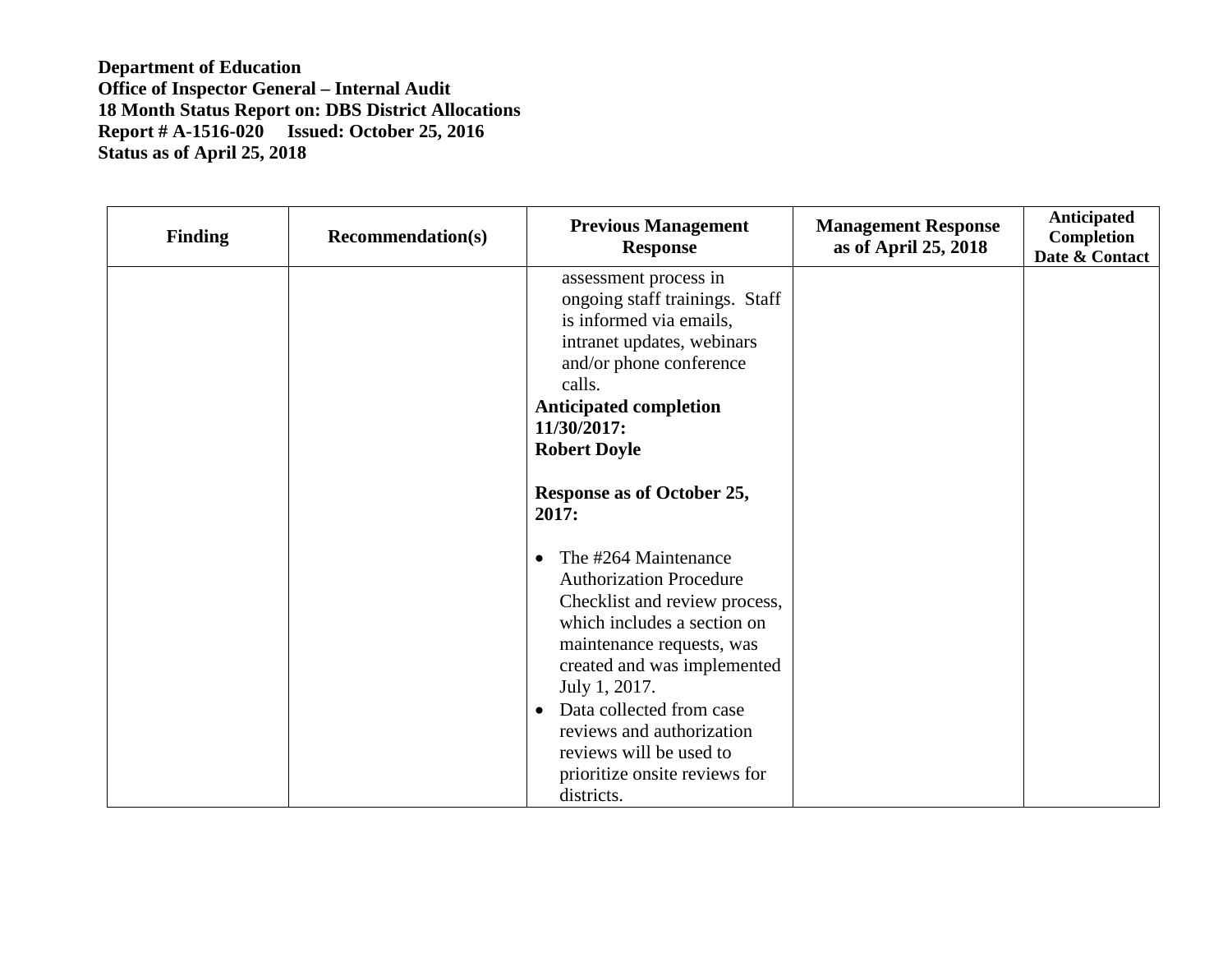| <b>Finding</b>                                                                                                      | <b>Recommendation(s)</b>                                                                                                                                                                                                   | <b>Previous Management</b><br><b>Response</b>                                                                                                                                                                                                                                                                                         | <b>Management Response</b><br>as of April 25, 2018                                                                                                                                                                                                                     | Anticipated<br>Completion<br>Date & Contact |
|---------------------------------------------------------------------------------------------------------------------|----------------------------------------------------------------------------------------------------------------------------------------------------------------------------------------------------------------------------|---------------------------------------------------------------------------------------------------------------------------------------------------------------------------------------------------------------------------------------------------------------------------------------------------------------------------------------|------------------------------------------------------------------------------------------------------------------------------------------------------------------------------------------------------------------------------------------------------------------------|---------------------------------------------|
|                                                                                                                     |                                                                                                                                                                                                                            | This data will also be used to<br>focus training on specific areas<br>included under "Fiscal<br>Management and<br>Authorizations" during the<br>Annual VR training October 9-<br>13, 2017. Staff was also<br>informed on the maintenance<br>process via email.<br><b>Anticipated completion</b><br>11/30/2017:<br><b>Robert Doyle</b> |                                                                                                                                                                                                                                                                        |                                             |
| Maintenance<br>payments were used<br>for unallowable<br>services and were<br>paid to clients instead<br>of vendors. | We recommend that the<br>department strengthen their<br>controls and monitoring of<br>maintenance payments to<br>ensure payments are only<br>made for allowable services<br>and paid directly to vendors<br>when possible. | DBS will reinforce the need to<br>directly pay vendors for client<br>maintenance payments when<br>possible. DBS will develop a<br>form to ensure supervisory<br>review and approval of<br>maintenance paid to clients, and<br>will develop a quarterly<br>summary report for management<br>review of such payments. DBS               | DBS revised the Form 264,<br>Maintenance Authorization<br>Procedure Checklist to<br>ensure supervisory review<br>and approval of<br>maintenance services. Staff<br>are instructed to pay<br>vendors directly for<br>maintenance and this<br>procedure is reinforced by | Complete                                    |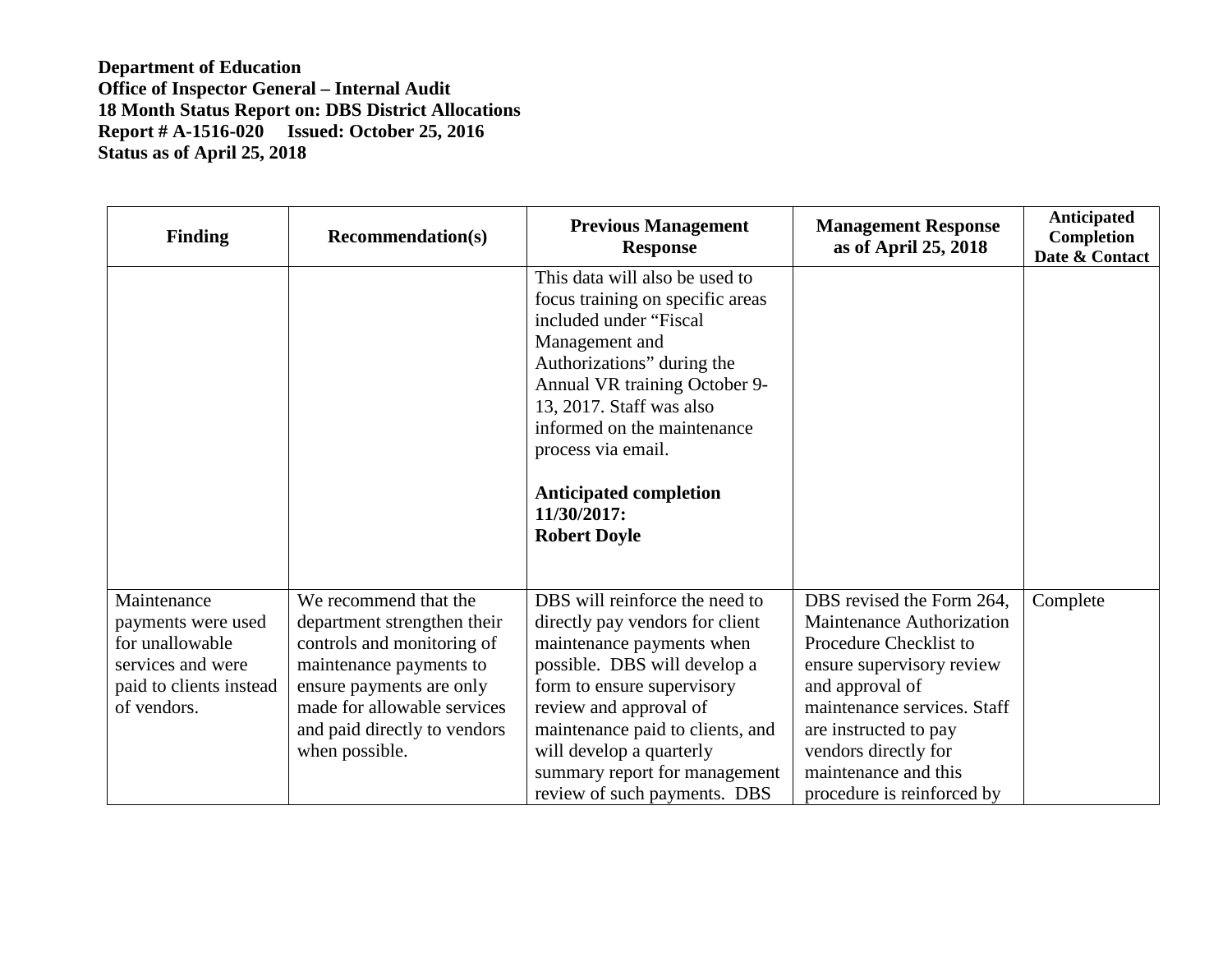| <b>Finding</b> | <b>Recommendation(s)</b> | <b>Previous Management</b><br><b>Response</b> | <b>Management Response</b><br>as of April 25, 2018      | Anticipated<br>Completion<br>Date & Contact |
|----------------|--------------------------|-----------------------------------------------|---------------------------------------------------------|---------------------------------------------|
|                |                          | Client Services will require staff            | the state office. Case                                  |                                             |
|                |                          | to submit justification in                    | Reviews are conducted to                                |                                             |
|                |                          | AWARE when directly paying                    | ensure maintenance                                      |                                             |
|                |                          | clients for purchases outside of              | payments are used for                                   |                                             |
|                |                          | MyFloridaMarketPlace. DBS                     | allowable services and                                  |                                             |
|                |                          | will ensure that the Quality                  | documentation is scanned                                |                                             |
|                |                          | <b>Assurance Case Review form</b>             | in AWARE. Staff received                                |                                             |
|                |                          | addresses allowable services                  | training on this process                                |                                             |
|                |                          | paid directly to vendors. DBS                 | during the Annual VR                                    |                                             |
|                |                          | will address the maintenance                  | Training held on October 9-                             |                                             |
|                |                          | request/allowable services                    | 13, 2017.                                               |                                             |
|                |                          | process in ongoing staff training.            |                                                         |                                             |
|                |                          |                                               | <b>Note:</b> Copies of the agenda                       |                                             |
|                |                          | Response as of April 25, 2017:                | and training materials were<br>provided to the OIG with |                                             |
|                |                          | DBS will reinforce the need<br>$\bullet$      | DBS' October 2017 update.                               |                                             |
|                |                          | to directly pay vendors for                   |                                                         |                                             |
|                |                          | client maintenance payments                   |                                                         |                                             |
|                |                          | when possible                                 |                                                         |                                             |
|                |                          | DBS revised the<br>$\bullet$                  |                                                         |                                             |
|                |                          | "Maintenance Authorization                    |                                                         |                                             |
|                |                          | Procedure Checklist" to                       |                                                         |                                             |
|                |                          | ensure supervisory review                     |                                                         |                                             |
|                |                          | and approval of client                        |                                                         |                                             |
|                |                          | maintenance payments.                         |                                                         |                                             |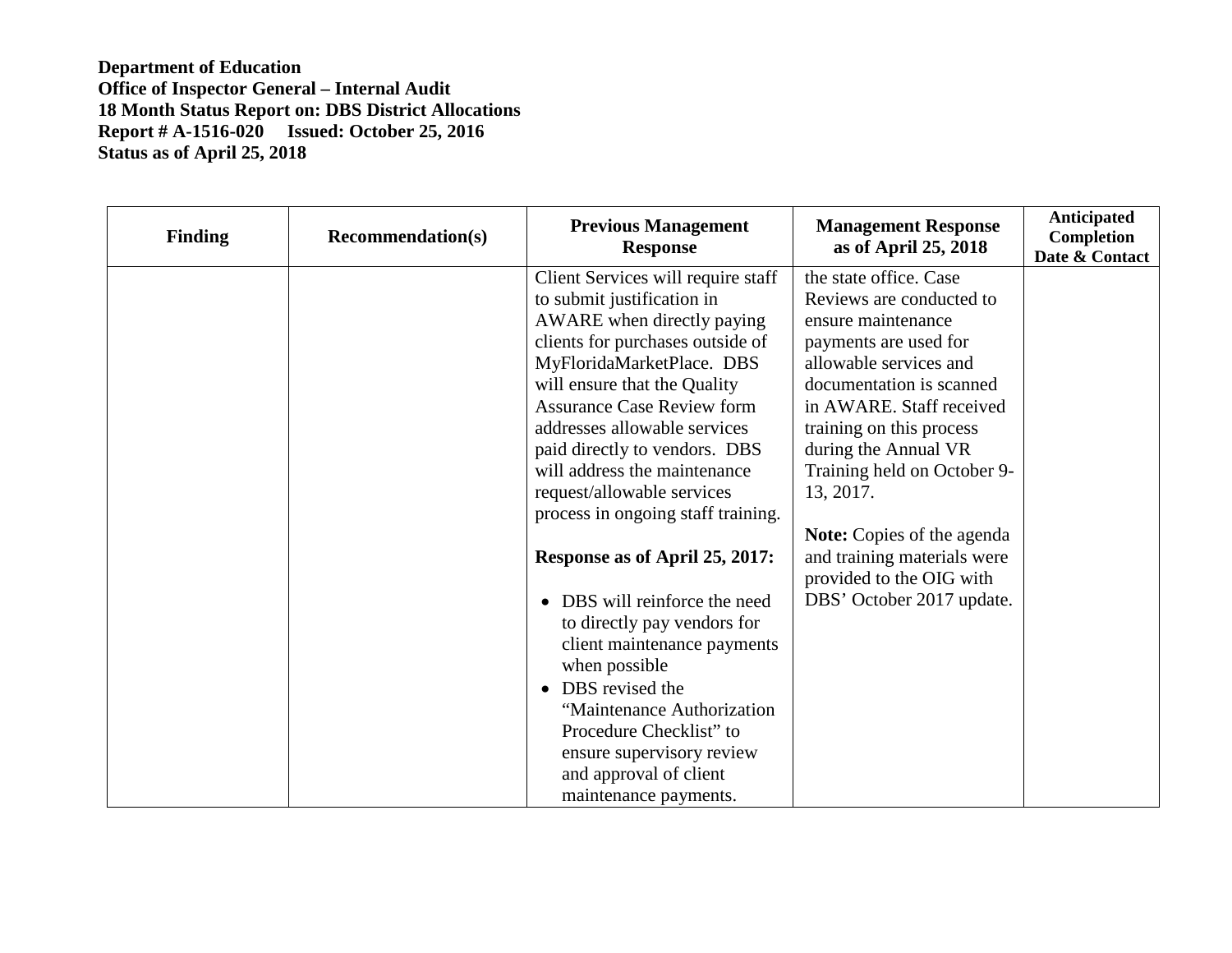| <b>Finding</b> | <b>Recommendation(s)</b> | <b>Previous Management</b><br><b>Response</b>                                                                                                                                                                                                                                                                                                                                                                                                                                                                                                                                    | <b>Management Response</b><br>as of April 25, 2018 | Anticipated<br><b>Completion</b><br>Date & Contact |
|----------------|--------------------------|----------------------------------------------------------------------------------------------------------------------------------------------------------------------------------------------------------------------------------------------------------------------------------------------------------------------------------------------------------------------------------------------------------------------------------------------------------------------------------------------------------------------------------------------------------------------------------|----------------------------------------------------|----------------------------------------------------|
|                |                          | • DBS staff will be required to<br>submit justification in<br>AWARE (case note) when<br>paying clients for purchases<br>outside of<br>MyFloridaMarketPlace.<br>• The Case Review Form<br>addresses allowable services<br>paid directly to vendors.<br>• DBS will address the<br>maintenance<br>request/allowable services<br>process in ongoing staff<br>training. Staff is informed<br>via emails, intranet updates,<br>webinars and/or phone<br>conference calls.<br><b>Anticipated completion</b><br>10/31/2017<br><b>Robert Doyle</b><br>Response as of October 25,<br>2017: |                                                    |                                                    |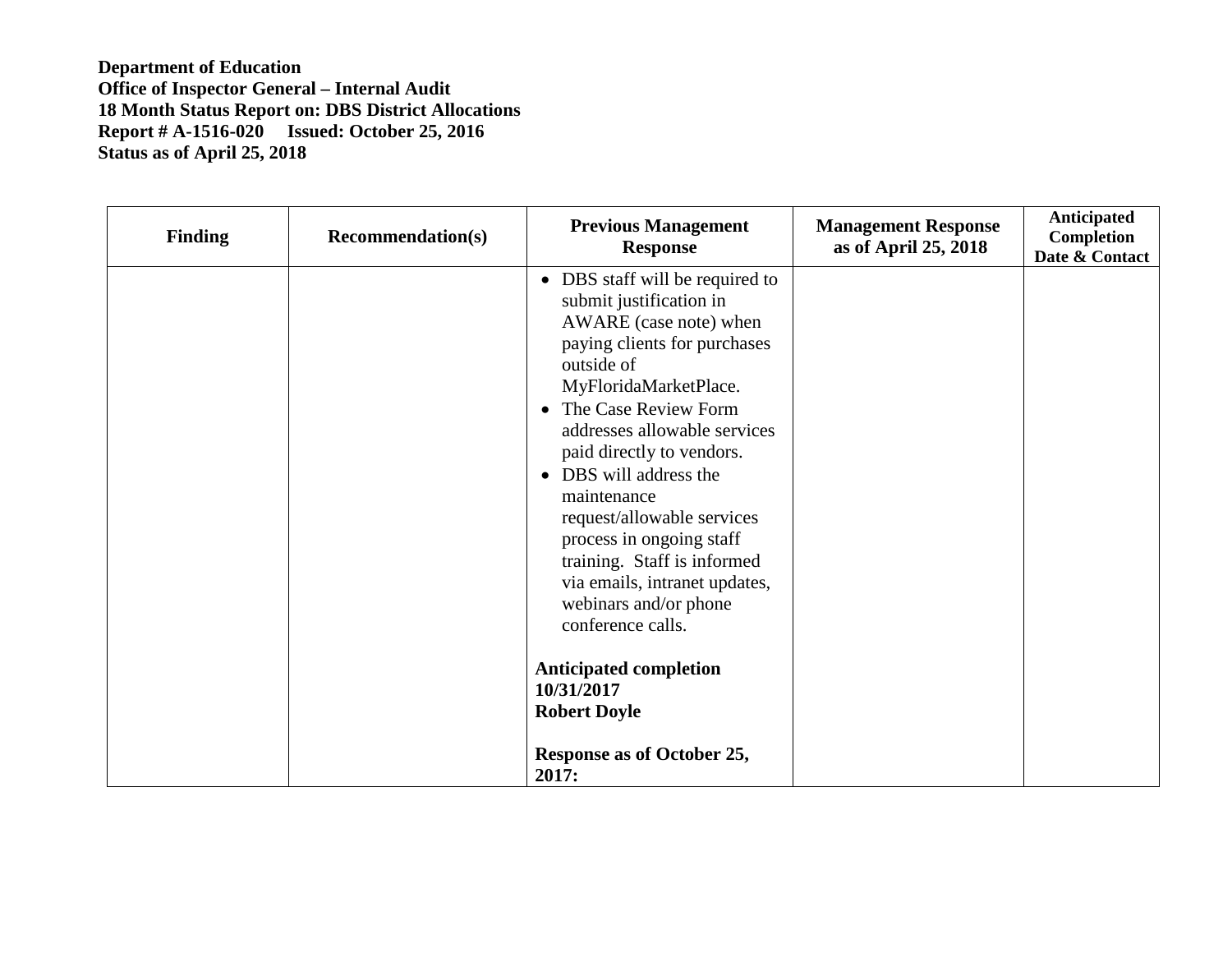| <b>Finding</b> | <b>Recommendation(s)</b> | <b>Previous Management</b><br><b>Response</b>                                                                                                                                                                                                                                                                                                                                                                                                                                                                                                                                                                                            | <b>Management Response</b><br>as of April 25, 2018 | Anticipated<br>Completion<br>Date & Contact |
|----------------|--------------------------|------------------------------------------------------------------------------------------------------------------------------------------------------------------------------------------------------------------------------------------------------------------------------------------------------------------------------------------------------------------------------------------------------------------------------------------------------------------------------------------------------------------------------------------------------------------------------------------------------------------------------------------|----------------------------------------------------|---------------------------------------------|
|                |                          | • The $\#264$ Maintenance<br><b>Authorization Procedure</b><br>Checklist and review<br>process, which includes a<br>section on maintenance<br>requests, was created and<br>was implemented July 1,<br>2017.<br>• Data collected from Case<br><b>Reviews and Authorization</b><br>Reviews will be used to<br>prioritize onsite reviews for<br>districts.<br>This data will also be used to<br>$\bullet$<br>focus training on specific<br>areas included under "Fiscal<br>Management and<br>Authorizations" during the<br>Annual VR training October<br>9-13, 2017. Staff was also<br>informed on the<br>maintenance process via<br>email. |                                                    |                                             |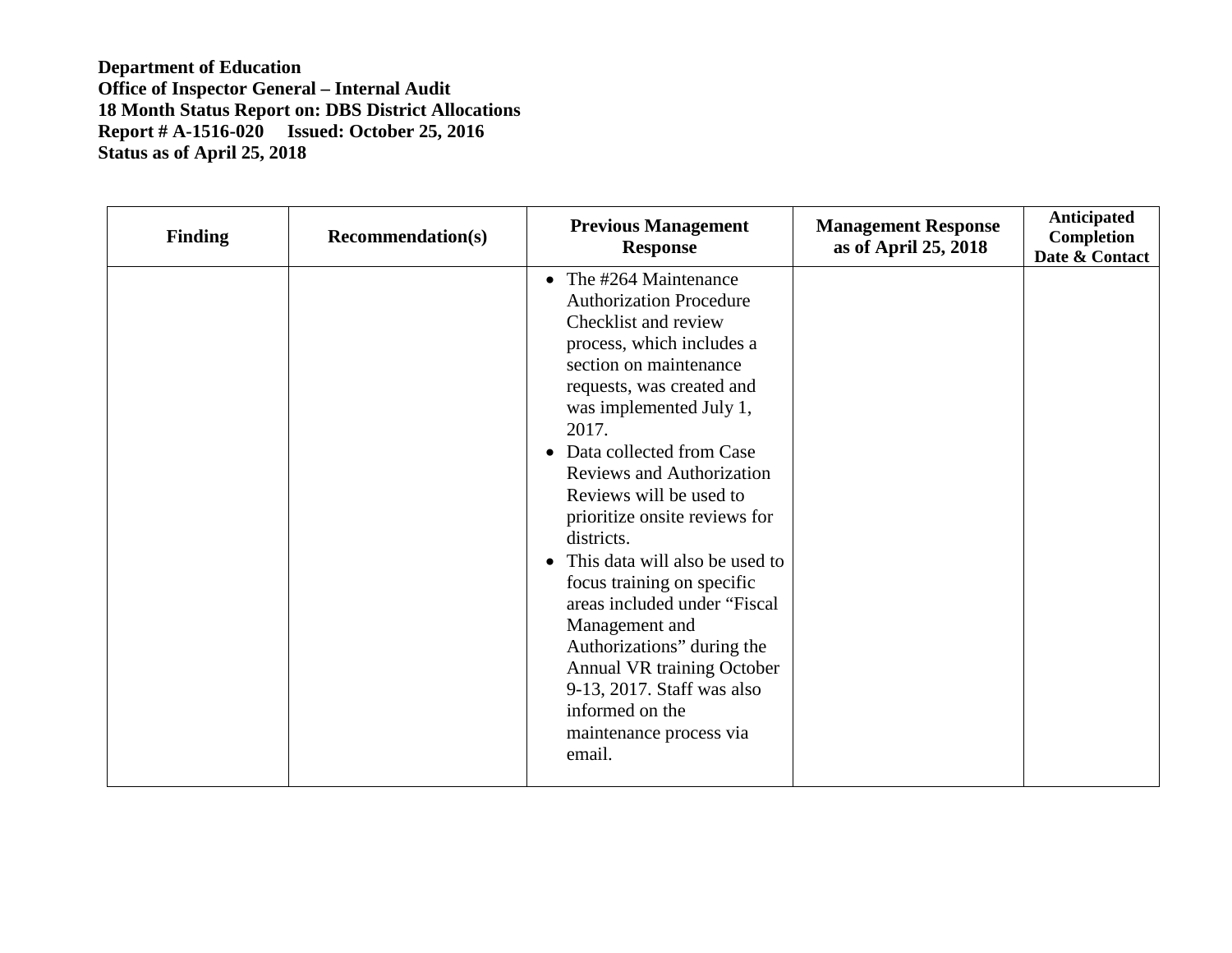| <b>Finding</b>                                                                                                  | <b>Recommendation(s)</b>                                                                                                                                                                                                                                                                                                                                                                                | <b>Previous Management</b><br><b>Response</b>                                                                                                                                                                                                                                                                                                                                                                                                                                                                                  | <b>Management Response</b><br>as of April 25, 2018                                                                                                                                                                                                                                                                                                                                                                               | Anticipated<br>Completion<br>Date & Contact |
|-----------------------------------------------------------------------------------------------------------------|---------------------------------------------------------------------------------------------------------------------------------------------------------------------------------------------------------------------------------------------------------------------------------------------------------------------------------------------------------------------------------------------------------|--------------------------------------------------------------------------------------------------------------------------------------------------------------------------------------------------------------------------------------------------------------------------------------------------------------------------------------------------------------------------------------------------------------------------------------------------------------------------------------------------------------------------------|----------------------------------------------------------------------------------------------------------------------------------------------------------------------------------------------------------------------------------------------------------------------------------------------------------------------------------------------------------------------------------------------------------------------------------|---------------------------------------------|
|                                                                                                                 |                                                                                                                                                                                                                                                                                                                                                                                                         | <b>Anticipated completion</b><br>11/30/2017<br><b>Robert Doyle</b>                                                                                                                                                                                                                                                                                                                                                                                                                                                             |                                                                                                                                                                                                                                                                                                                                                                                                                                  |                                             |
| <b>Equipment forms</b><br>were not completed<br>and signed when the<br>client received<br>assistive technology. | We recommend DBS ensure<br>the Client Equipment<br><b>Inventory and Receipt Form</b><br>#108 is completed and<br>signed by all parties when<br>the client receives assistive<br>technology or when DBS<br>reclaims possession in<br>accordance with the manual.<br>We also recommend that<br>DBS include the equipment<br>threshold amount in the<br>policies and procedures for<br>equipment form 108. | DBS will continue to conduct<br>random desk reviews. Targeted<br>desk and onsite reviews will be<br>made to districts with higher<br>incidences of non-compliance.<br>DBS will ensure that the Quality<br><b>Assurance Case Review Form</b><br>addresses the Client Equipment<br><b>Inventory and Receipt Form</b><br>#108. DBS will address the<br>equipment inventory and<br>documentation process<br>(AWARE) in ongoing staff<br>training by emphasizing DBS<br>Policy 6.07 which addresses the<br>procedures for equipment | DBS updated Form 108,<br><b>Client Equipment Inventory</b><br>in June 2017. Case reviews<br>identified the first three<br>districts (Districts 2, 9, and<br>10) in need of an onsite<br>visit and technical<br>assistance. DBS revised<br>Policy 6.07 to include the<br>equipment threshold<br>amount. The policy was<br>approved and implemented<br>on 10/18/17. DBS<br>conducted training on this<br>policy and process during | Complete                                    |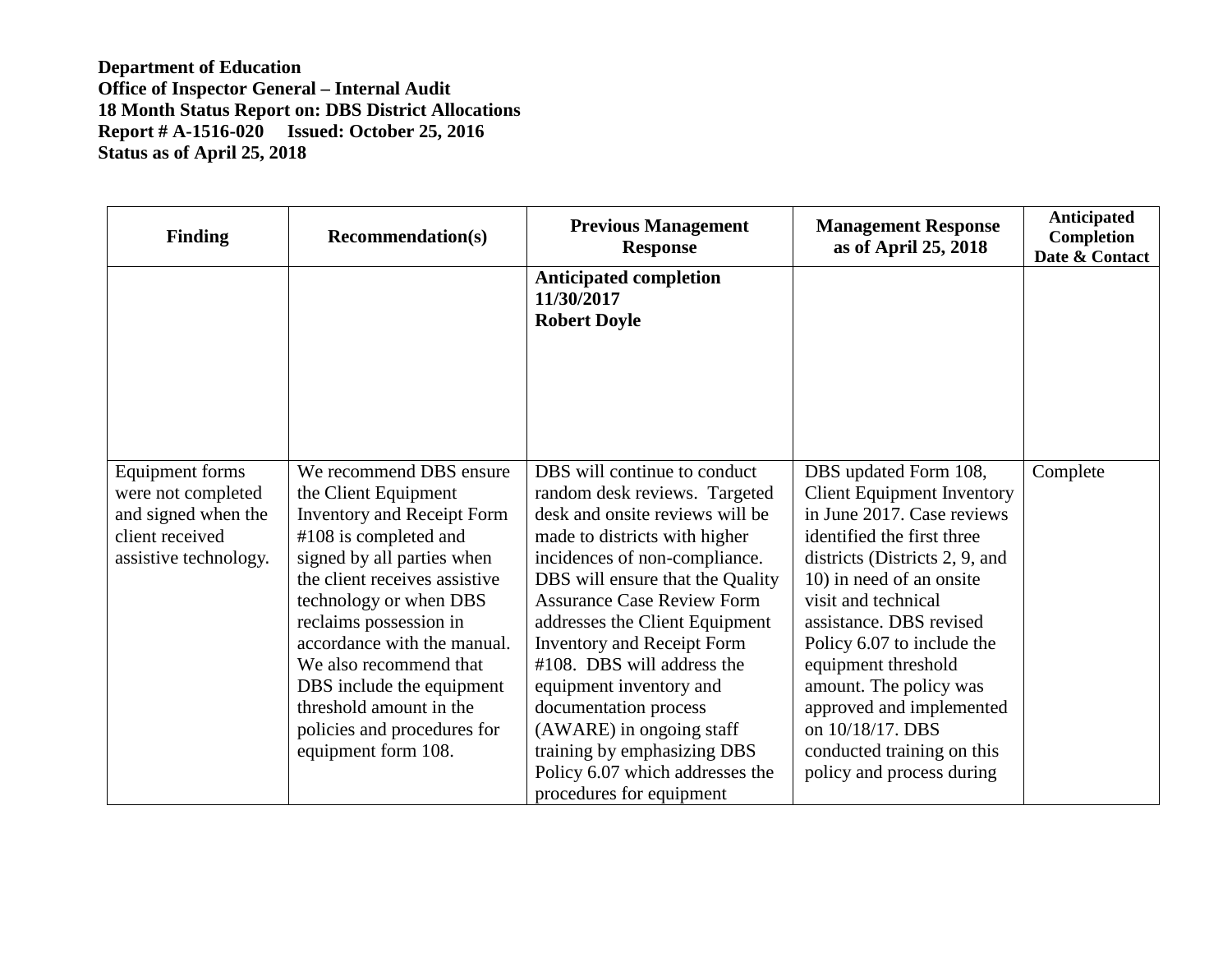| <b>Finding</b> | <b>Recommendation(s)</b> | <b>Previous Management</b><br><b>Response</b>                                                                                                                                                                                                                                                                                                                                                                                                                 | <b>Management Response</b><br>as of April 25, 2018                                                                                                                      | <b>Anticipated</b><br>Completion<br>Date & Contact |
|----------------|--------------------------|---------------------------------------------------------------------------------------------------------------------------------------------------------------------------------------------------------------------------------------------------------------------------------------------------------------------------------------------------------------------------------------------------------------------------------------------------------------|-------------------------------------------------------------------------------------------------------------------------------------------------------------------------|----------------------------------------------------|
|                |                          | purchases and threshold<br>amounts.<br>Response as of April 25, 2017:<br>• A schedule for targeted desk<br>and onsite reviews is being<br>developed.<br>DBS updated the Case<br>$\bullet$<br>Review Form. DBS will<br>update the Client Equipment<br><b>Inventory and Receipt Form</b><br>#108.<br>• DBS will update Policy 6.07<br>to include the equipment<br>threshold amount.<br>DBS will address the<br>equipment inventory and<br>documentation process | the annual VR training in<br>October 2017.<br><b>Note:</b> Copies of the agenda<br>and training materials were<br>provided to the OIG with<br>DBS' October 2017 update. |                                                    |
|                |                          | (AWARE) in ongoing staff<br>training. Staff is informed via<br>emails, intranet updates,<br>webinars and/or phone<br>conference calls.                                                                                                                                                                                                                                                                                                                        |                                                                                                                                                                         |                                                    |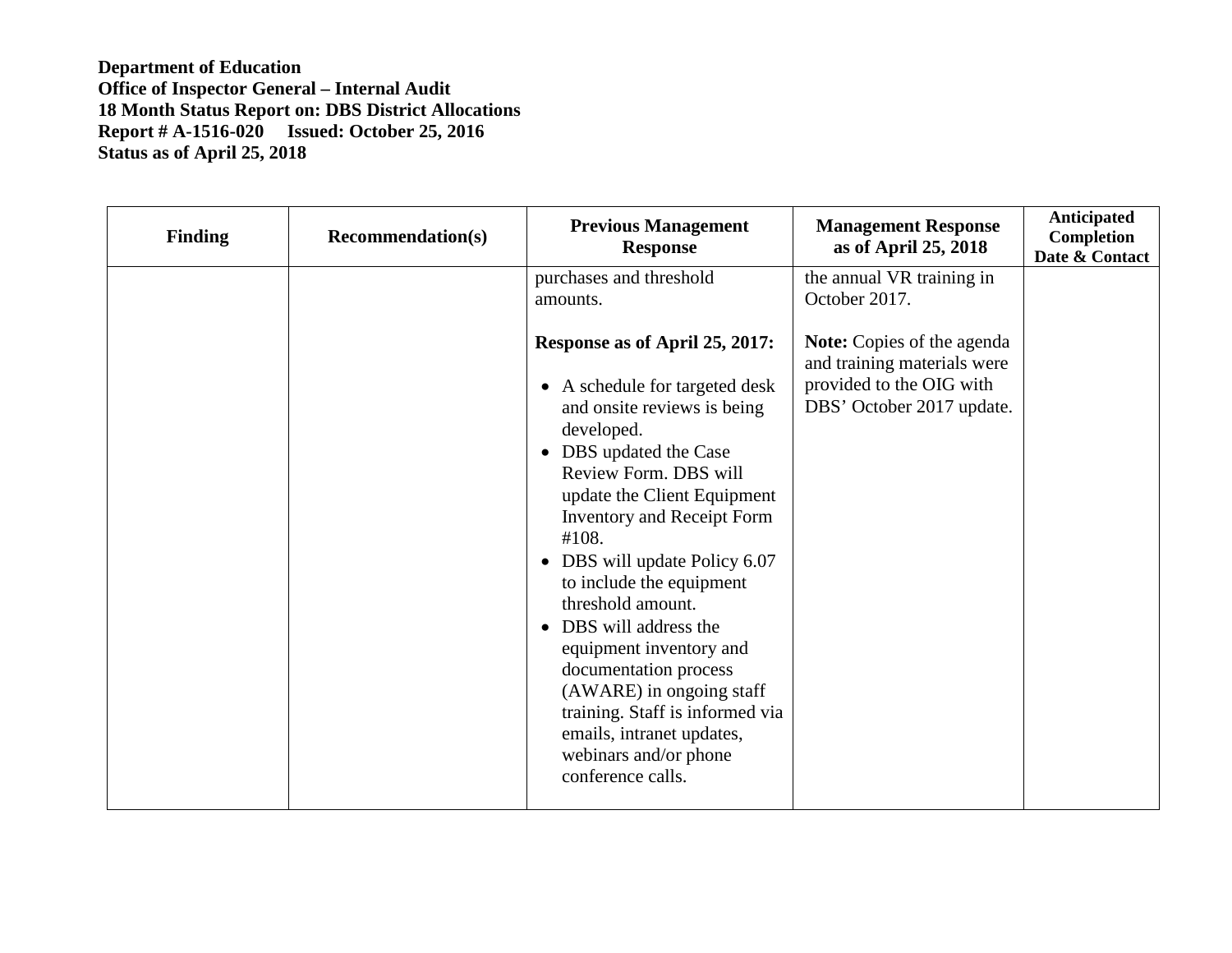| <b>Finding</b> | <b>Recommendation(s)</b> | <b>Previous Management</b><br><b>Response</b>                                                                                                                                                                                                                                                                                                                                                                                                                                                                           | <b>Management Response</b><br>as of April 25, 2018 | Anticipated<br><b>Completion</b><br>Date & Contact |
|----------------|--------------------------|-------------------------------------------------------------------------------------------------------------------------------------------------------------------------------------------------------------------------------------------------------------------------------------------------------------------------------------------------------------------------------------------------------------------------------------------------------------------------------------------------------------------------|----------------------------------------------------|----------------------------------------------------|
|                |                          | <b>Anticipated completion</b><br>10/31/2017:<br><b>Robert Doyle</b>                                                                                                                                                                                                                                                                                                                                                                                                                                                     |                                                    |                                                    |
|                |                          | Response as of October 25,<br>2017:                                                                                                                                                                                                                                                                                                                                                                                                                                                                                     |                                                    |                                                    |
|                |                          | • The $\#264$ Authorization<br>Procedure Checklist and<br>review process, which<br>includes a section on<br>equipment (refers to Form<br>#108), has been created and<br>was implemented July 1,<br>2017.<br>• Data collected from these<br>forms will be used to prioritize<br>onsite reviews for districts.<br>• Provided overview to staff on<br>statewide call 4/13/2017.<br>Emailed memos to staff<br>4/17/2017;<br>• This data will also be used to<br>focus training on specific<br>areas included under "Fiscal" |                                                    |                                                    |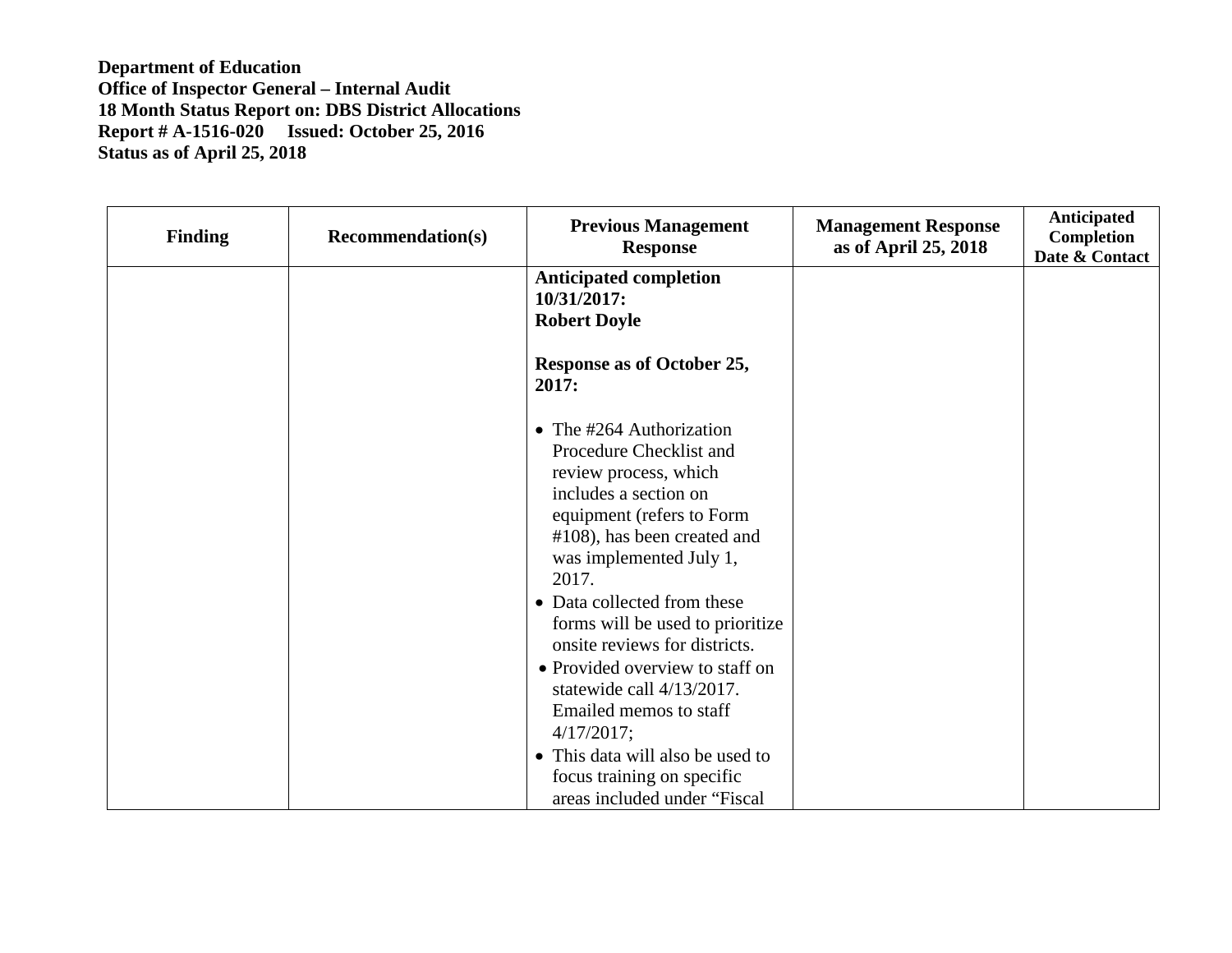| <b>Finding</b>                                                                                                      | <b>Recommendation(s)</b>                                                                                                                                                                                                                                                                   | <b>Previous Management</b><br><b>Response</b>                                                                                                                                                                                                                                                                                          | <b>Management Response</b><br>as of April 25, 2018                                                                                                                                                                                                                     | <b>Anticipated</b><br>Completion<br>Date & Contact |
|---------------------------------------------------------------------------------------------------------------------|--------------------------------------------------------------------------------------------------------------------------------------------------------------------------------------------------------------------------------------------------------------------------------------------|----------------------------------------------------------------------------------------------------------------------------------------------------------------------------------------------------------------------------------------------------------------------------------------------------------------------------------------|------------------------------------------------------------------------------------------------------------------------------------------------------------------------------------------------------------------------------------------------------------------------|----------------------------------------------------|
|                                                                                                                     |                                                                                                                                                                                                                                                                                            | Management and<br>Authorizations" during the<br>Annual VR training held<br>October 9-13, 2017.<br>• Affected policy #6.07 and the<br>VR program manual have<br>been revised are pending final<br>review and approval.<br><b>Anticipated completion</b><br>11/30/2017<br><b>Robert Doyle</b>                                            |                                                                                                                                                                                                                                                                        |                                                    |
| Payments did not<br>include sufficient<br>documentation to<br>support the<br>authorizations and<br>payment requests | We recommend DBS<br>strengthen their policies and<br>procedures to include<br>requirements for supporting<br>documentation in the form of<br>invoices and/or receipts for<br>maintenance payments. In<br>addition, we recommend<br><b>DBS</b> rehabilitation<br>specialists document their | DBS will continue to conduct<br>random desk reviews. Targeted<br>desk and onsite reviews will be<br>made to districts with higher<br>incidences of non-compliance.<br>DBS revised its VR manual in<br>May 2016 as it applies to Client<br>Services, Policy #9.1 "Fiscal<br>Process and Procedure" to<br>include "will collect receipts | DBS revised the Form 264,<br>Maintenance Authorization<br>Procedure Checklist to<br>ensure supervisory review<br>and approval of<br>maintenance services. Staff<br>are instructed to pay<br>vendors directly for<br>maintenance and this<br>procedure is reinforced by | 5/1/2018                                           |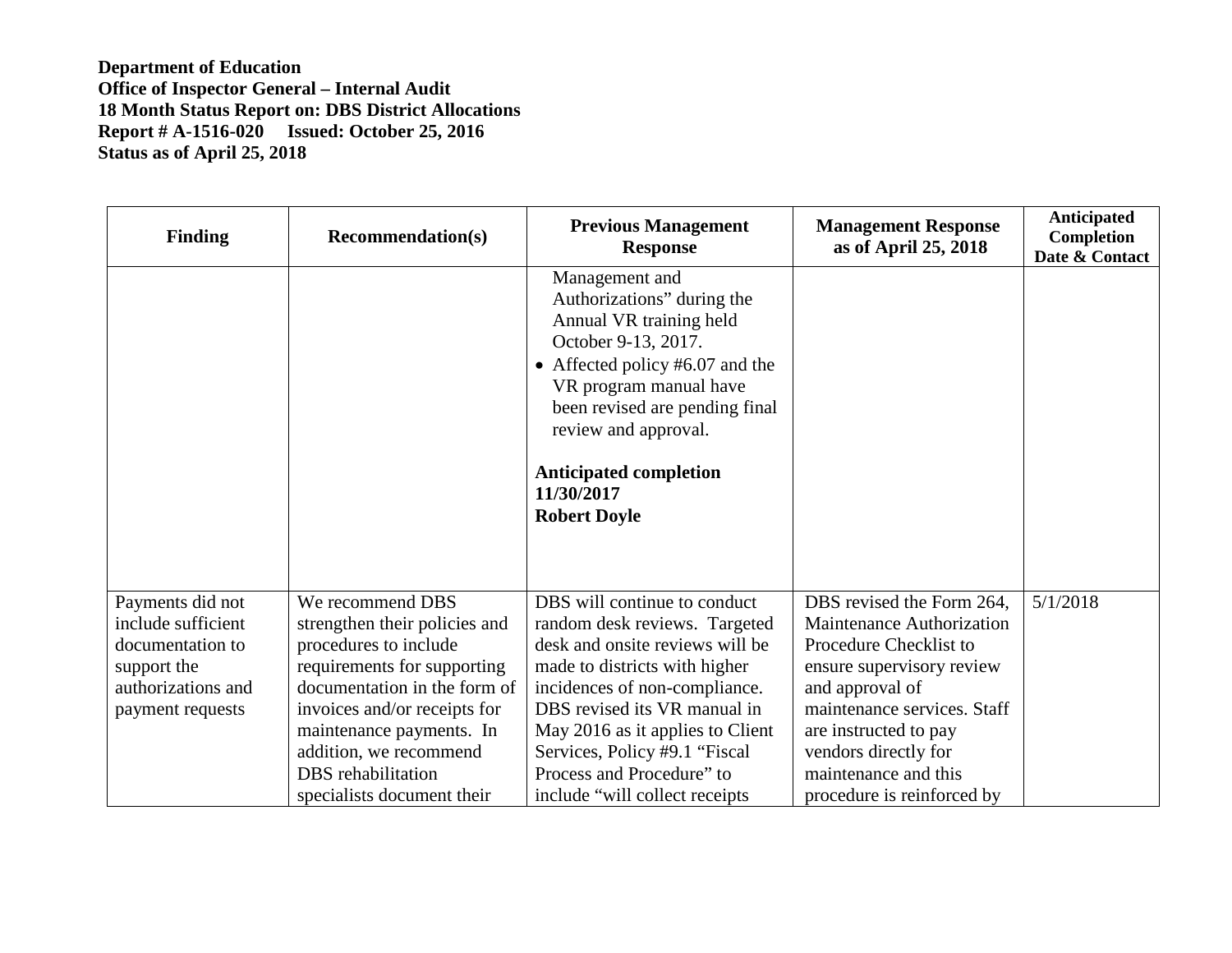| <b>Finding</b> | <b>Recommendation(s)</b>                                                                                                                                                                                                                | <b>Previous Management</b><br><b>Response</b>                                                                                                                                                                                                                                                                                                                                          | <b>Management Response</b><br>as of April 25, 2018                                                                                                                                                                                                | Anticipated<br>Completion<br>Date & Contact |
|----------------|-----------------------------------------------------------------------------------------------------------------------------------------------------------------------------------------------------------------------------------------|----------------------------------------------------------------------------------------------------------------------------------------------------------------------------------------------------------------------------------------------------------------------------------------------------------------------------------------------------------------------------------------|---------------------------------------------------------------------------------------------------------------------------------------------------------------------------------------------------------------------------------------------------|---------------------------------------------|
|                | verification of client receipt<br>of services in AWARE. We<br>further recommend DBS<br>perform periodic reviews to<br>ensure payments are made<br>for allowable and necessary<br>services and contain the<br>appropriate documentation. | from clients when direct<br>maintenance is provided." DBS<br>will work to revise the current<br>maintenance policy to address<br>efficiency and accountability.<br>DBS will address the roles of the<br>Rehab Specialists and the DBS<br>Fiscal Office in documenting<br>and verifying allowable<br>payments by providing ongoing<br>staff training.<br>Response as of April 25, 2017: | the state office. Case<br>reviews are conducted to<br>ensure maintenance<br>payments are used for<br>allowable services and<br>documentation is scanned<br>in AWARE. The revisions<br>to revised Policy 6.12,<br>Maintenance are under<br>review. |                                             |
|                |                                                                                                                                                                                                                                         | • A schedule for targeted desk<br>and onsite reviews is being<br>developed.<br>DBS will work to revise the<br>VR manual (directing staff to<br>add supplemental<br>documentation and receipts)<br>and is revising the<br>Maintenance Policy.                                                                                                                                           |                                                                                                                                                                                                                                                   |                                             |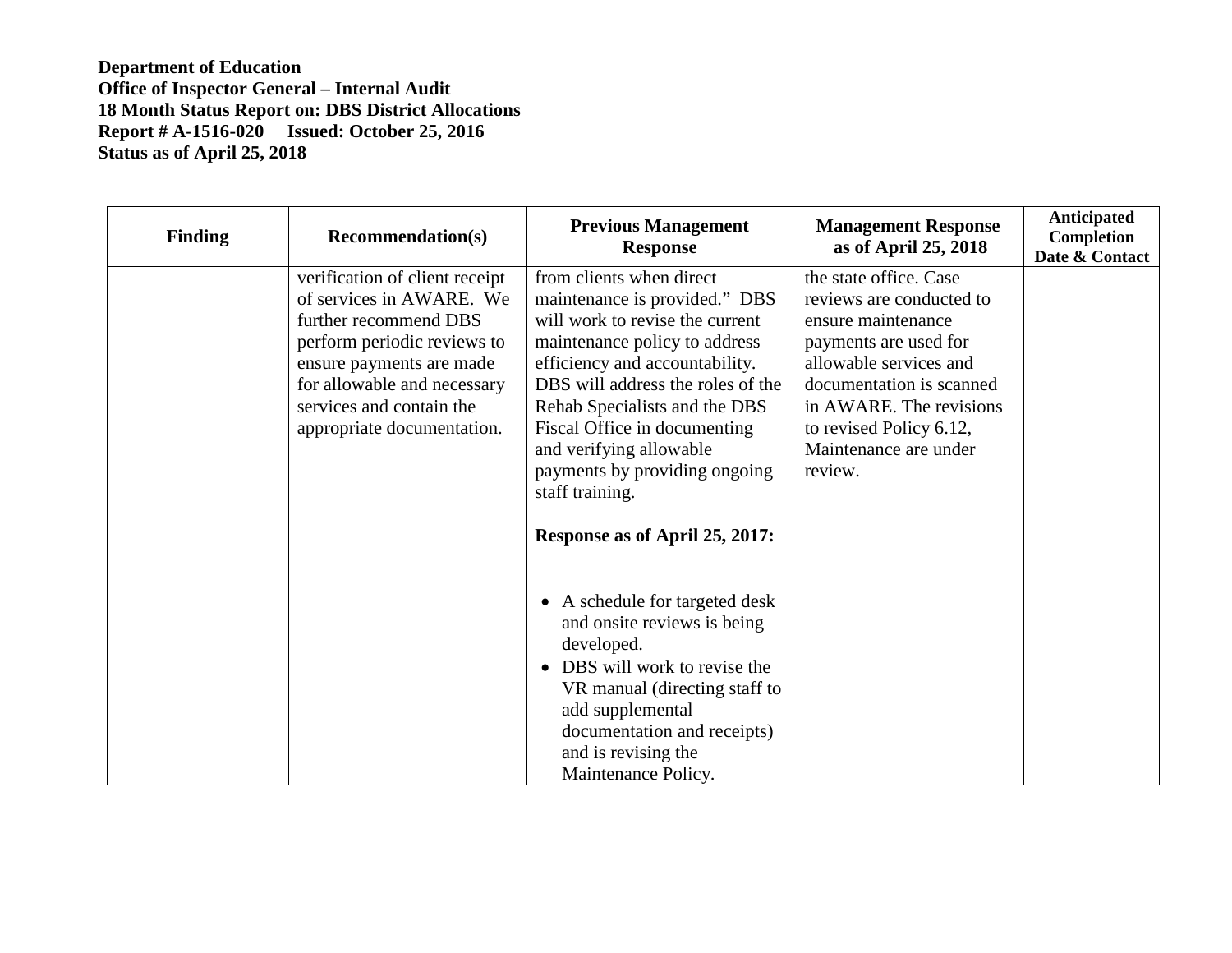| <b>Finding</b> | <b>Recommendation(s)</b> | <b>Previous Management</b><br><b>Response</b>                                                                                                                                                                                                                                           | <b>Management Response</b><br>as of April 25, 2018 | Anticipated<br>Completion<br>Date & Contact |
|----------------|--------------------------|-----------------------------------------------------------------------------------------------------------------------------------------------------------------------------------------------------------------------------------------------------------------------------------------|----------------------------------------------------|---------------------------------------------|
|                |                          | • DBS will address the roles of<br>the Rehab Specialists and the<br>DBS Fiscal Office in<br>documenting and verifying<br>allowable payments by<br>providing ongoing staff<br>training. Staff is informed<br>via emails, intranet updates,<br>webinars and/or phone<br>conference calls. |                                                    |                                             |
|                |                          | <b>Anticipated completion</b><br>10/31/2017<br><b>Robert Doyle</b>                                                                                                                                                                                                                      |                                                    |                                             |
|                |                          | <b>Response as of October 25,</b><br>2017:                                                                                                                                                                                                                                              |                                                    |                                             |
|                |                          | The #264 Authorization<br>Procedure Checklist and<br>review process was created<br>and was implemented July 1,<br>2017.<br>• Reviews are conducted for<br>each district, each month.                                                                                                    |                                                    |                                             |